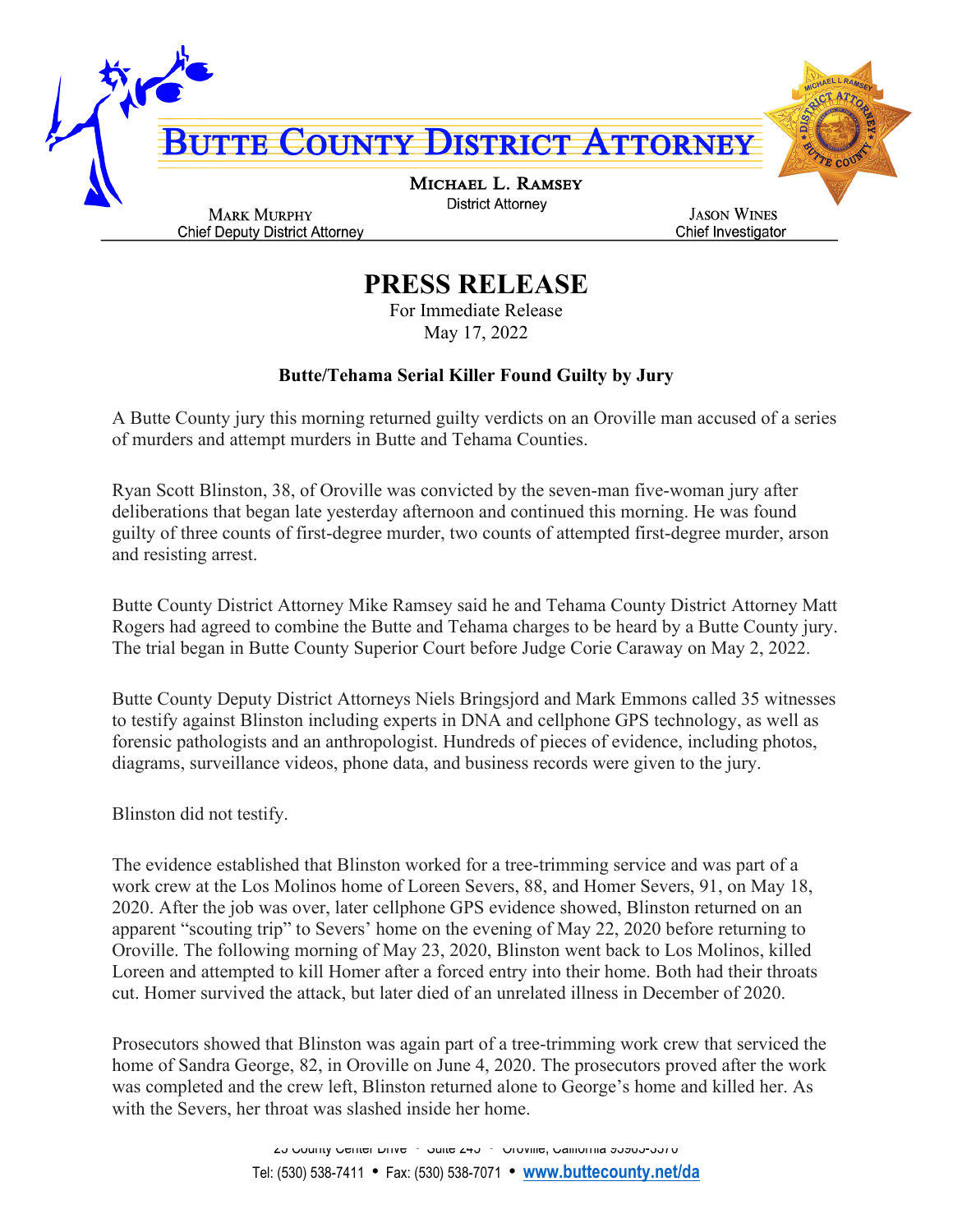The tree-trimming company that had employed Blinston was cooperative in the investigation and prosecution of Blinston.

The jury was further shown that on June 6, 2020, Vicky Cline, 57, an acquaintance of Blinston, was last seen alive with him in downtown Oroville. An arson fire destroyed Cline's car later that night. Blood and DNA evidence on and in Blinston's car was forensically matched back to Cline. Her body was later discovered by a fisherman in the Feather River near Belden on June 21, 2020. Damage to her throat was consistent with the other victim murders.

In the final counts, Blinston was convicted of attempting to murder a 50-year-old man in the man's Brush Creek motorhome on June 14, 2020, while a Butte County Sheriff's SWAT team was approaching to arrest Blinston for the Cline arson. Blinston fled from the team, but was taken into custody after a brief but violent struggle.

Blinston was then held in Butte County Jail as investigators put together the other Butte and Tehama murder cases.

Because of the multiple murders, Blinston faces a mandatory term of life in prison without the possibility of parole. His sentencing hearing will be set by Judge Caraway tomorrow afternoon. Blinston continues to be held without bail in the Butte County Jail.